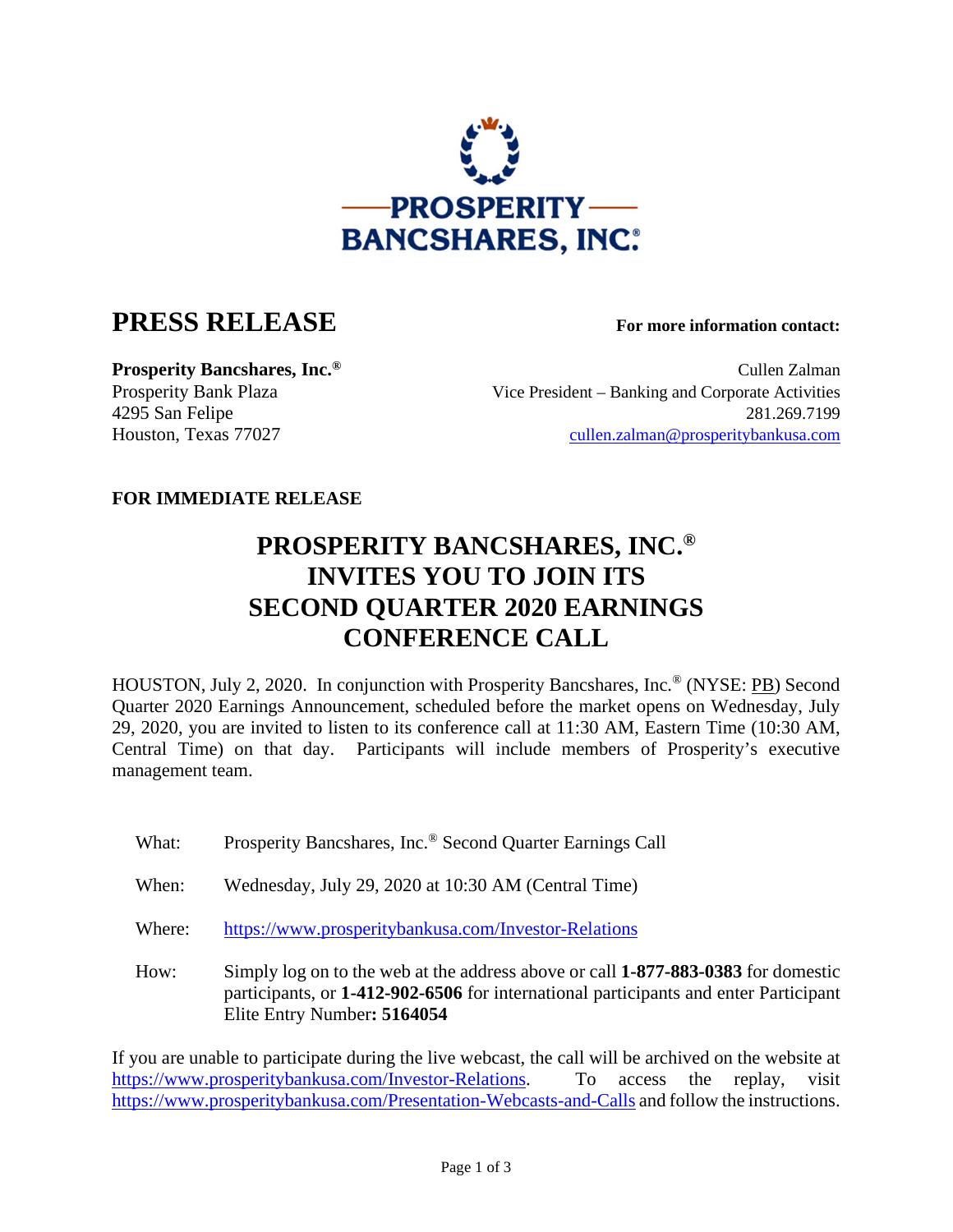## **Prosperity Bancshares, Inc.®**

As of March 31, 2020, Prosperity Bancshares, Inc.<sup>®</sup> is a \$31.7 billion Houston, Texas based regional financial holding company providing personal banking services and investments to consumers and small to medium sized businesses throughout Texas and Oklahoma.

Founded in 1983, Prosperity believes in a community banking philosophy, taking care of customers, businesses and communities in the areas it serves by providing financial solutions to simplify everyday financial needs. In addition to offering traditional deposit and loan products, Prosperity offers digital banking solutions, credit and debit cards, mortgage services, retail brokerage services, trust and wealth management, and cash management.

As of June 8, 2020, Prosperity currently operates 275 full-service banking locations: 65 in the Houston area, including The Woodlands; 30 in the South Texas area including Corpus Christi and Victoria; 65 in the Dallas/Fort Worth area; 22 in the East Texas area; 29 in the Central Texas area including Austin and San Antonio; 34 in the West Texas area including Lubbock, Midland-Odessa and Abilene; 16 in the Bryan/College Station area, 6 in the Central Oklahoma area; 8 in the Tulsa, Oklahoma area.

- - -

"Safe Harbor" Statement under the Private Securities Litigation Reform Act of 1995: This release contains, and the remarks by Prosperity's management on the conference call may contain, forward-looking statements within the meaning of the federal securities laws, including Section 27A of the Securities Act of 1933, as amended, and Section 21E of the Securities Exchange Act of 1934, as amended. Forward-looking statements are typically, but not exclusively, identified by the use in the statements of words or phrases such as "aim," "anticipate," "estimate," "expect," "goal," "guidance," "intend," "is anticipated," "is expected," "is intended," "objective," "plan," "projected," "projection," "will affect," "will be," "will continue," "will decrease," "will grow," "will impact," "will increase," "will incur," "will reduce," "will remain," "will result," "would be," variations of such words or phrases (including where the word "could," "may," or "would" is used rather than the word "will" in a phrase) and similar words and phrases indicating that the statement addresses some future result, occurrence, plan or objective. Forward-looking statements include all statements other than statements of historical fact, including forecasts or trends, and are based on current expectations, assumptions, estimates and projections about Prosperity Bancshares and its subsidiaries. These forward-looking statements may include information about Prosperity's possible or assumed future economic performance or future results of operations, including future revenues, income, expenses, provision for loan losses, provision for taxes, effective tax rate, earnings per share and cash flows and Prosperity's future capital expenditures and dividends, future financial condition and changes therein, including changes in Prosperity's loan portfolio and allowance for loan losses, future capital structure or changes therein, as well as the plans and objectives of management for Prosperity's future operations, future or proposed acquisitions, the future or expected effect of acquisitions on Prosperity's operations, results of operations, financial condition, and future economic performance, statements about the anticipated benefits of the proposed transaction, and statements about the assumptions underlying any such statement, as well as expectations regarding the effects of the COVID-19 pandemic on the Bank's operating income, financial condition and cash flows. These forward-looking statements are not guarantees of future performance and are subject to risks and uncertainties, many of which are outside of Prosperity's control, which may cause actual results to differ materially from those expressed or implied by the forward-looking statements. These risks and uncertainties include but are not limited to whether Prosperity can: successfully identify acquisition targets and integrate the businesses of acquired companies and banks, including LegacyTexas; continue to sustain its current internal growth rate or total growth rate; provide products and services that appeal to its customers; continue to have access to debt and equity capital markets; and achieve its sales objectives. Other risks include, but are not limited to: the possibility that credit quality could deteriorate; actions of competitors; changes in laws and regulations (including changes in governmental interpretations of regulations and changes in accounting